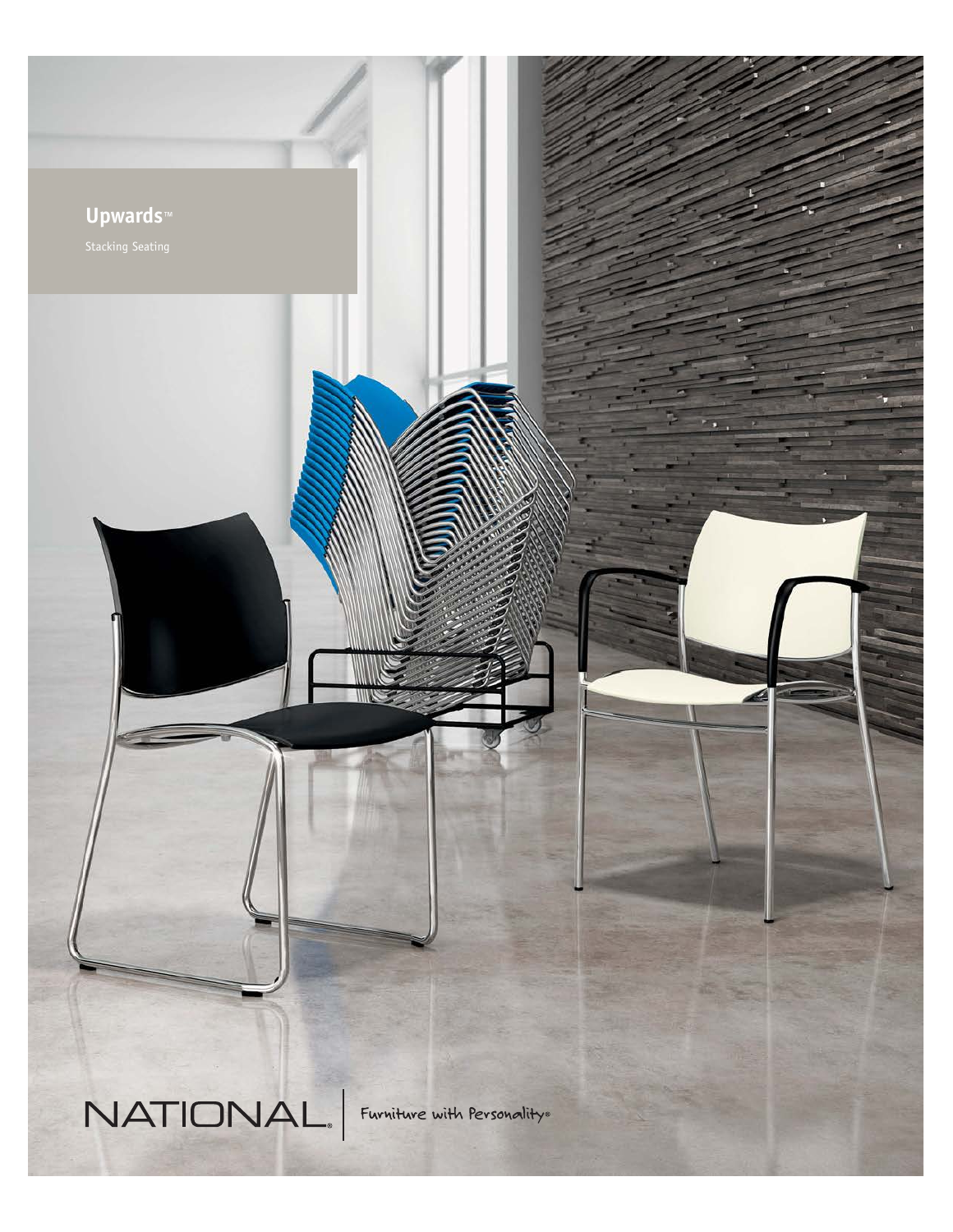

Moving on up with stylish versatility.

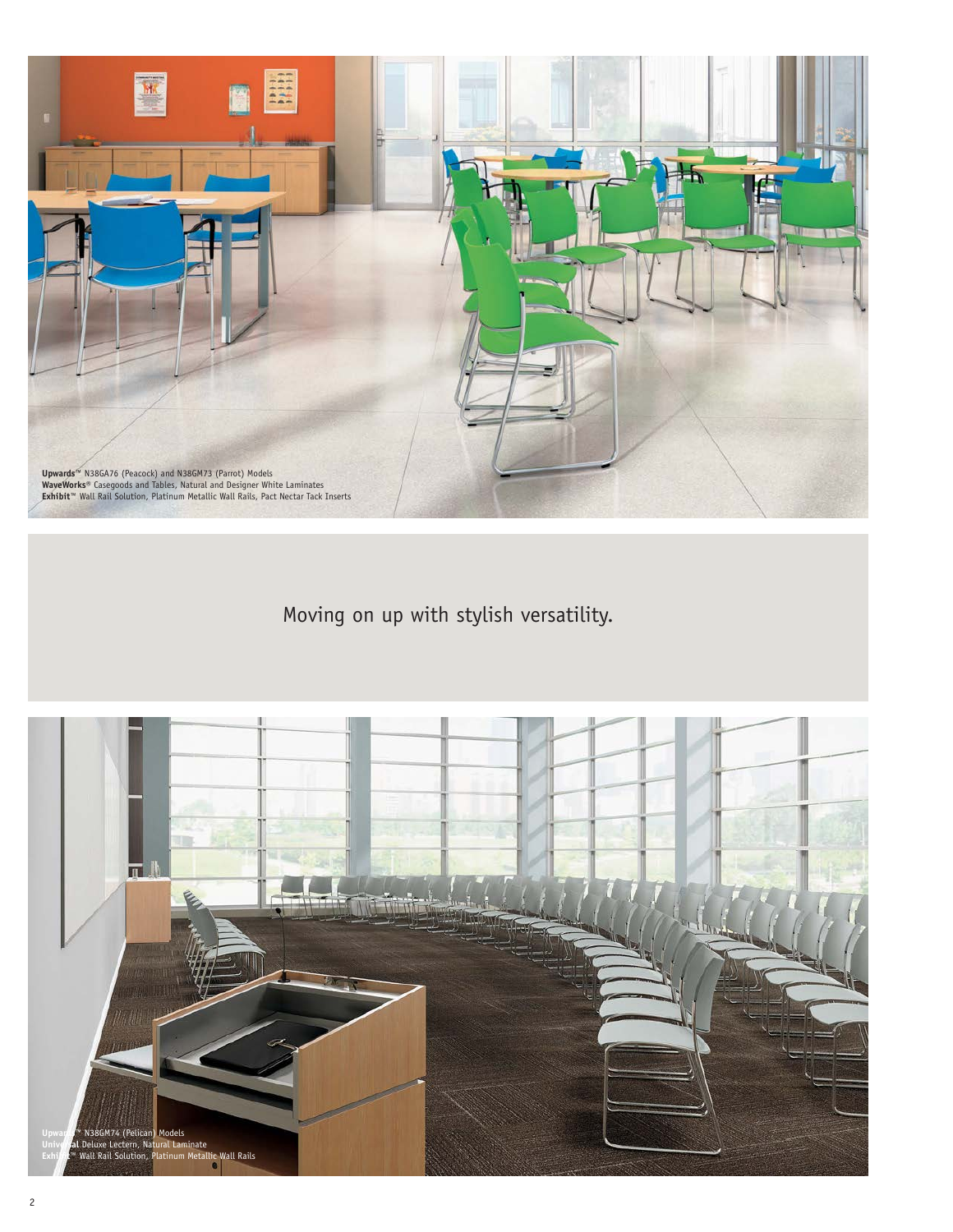

Take your stacking capabilities up a notch with Upwards. This high density plastic stack chair turns an open space into seated delight without taking up a lot of space when stowed away. Upwards can be stacked up to 25 high and is available with and without arms. Available in six classic color options, Upwards stacking chairs are ideal for learning centers, training rooms, lecture halls, cafés, classrooms, and so more. Move on up to the simple sleekness of Upwards.